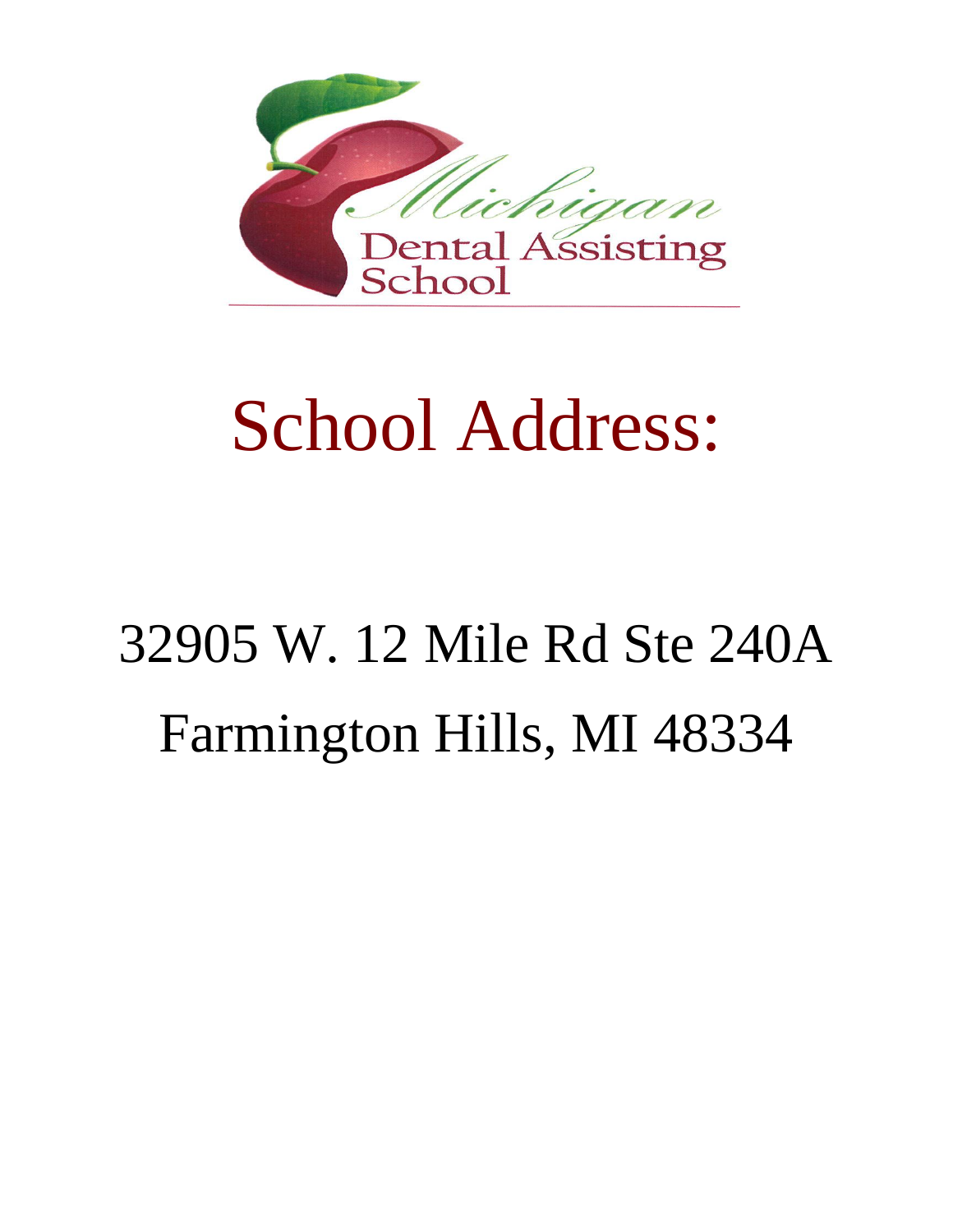

Dear Interested Student,

Our next dental assisting classes will begin on:

#### **March 30th, 2022**

We have enclosed some registration materials for those of you who wish to reserve a place in that class. Since the class fills up quickly, we suggest that you mail in your full payment **at**  least two weeks prior to the starting date. If you would like to visit our facility, we encourage you to do so. Please call our office at **248-952-9811** and we will arrange a tour of our training facility.

The course is designed to give the student maximum "hands-on" training and experience in an encouraging atmosphere. The teaching is stimulating, fast paced, and relies heavily on individual participation. The largest size of each group is <u>one</u> instructor per ten students. This insures personal attention and a worthwhile learning experience. You will not have time to be bored. A syllabus containing notes on all lecture material as well as an excellent textbook are provided to use so as to heighten the classroom experience and eliminate the fatigue of a lot of note taking.

A career of helping people improve their dental health will be rewarding and enormously satisfying for you. No two days will ever be the same and your job will continuously renew itself. It is a career that will always be in demand and in need of capable, trained and caring Dental Assistants.

Please read over the information and call us if you have any questions. We look forward to seeing you in our next class!

*Start Your New Career Today!*

Sincerely,

Abraham Gershonowicz, DDS Heidi Dixon Michelle Solomon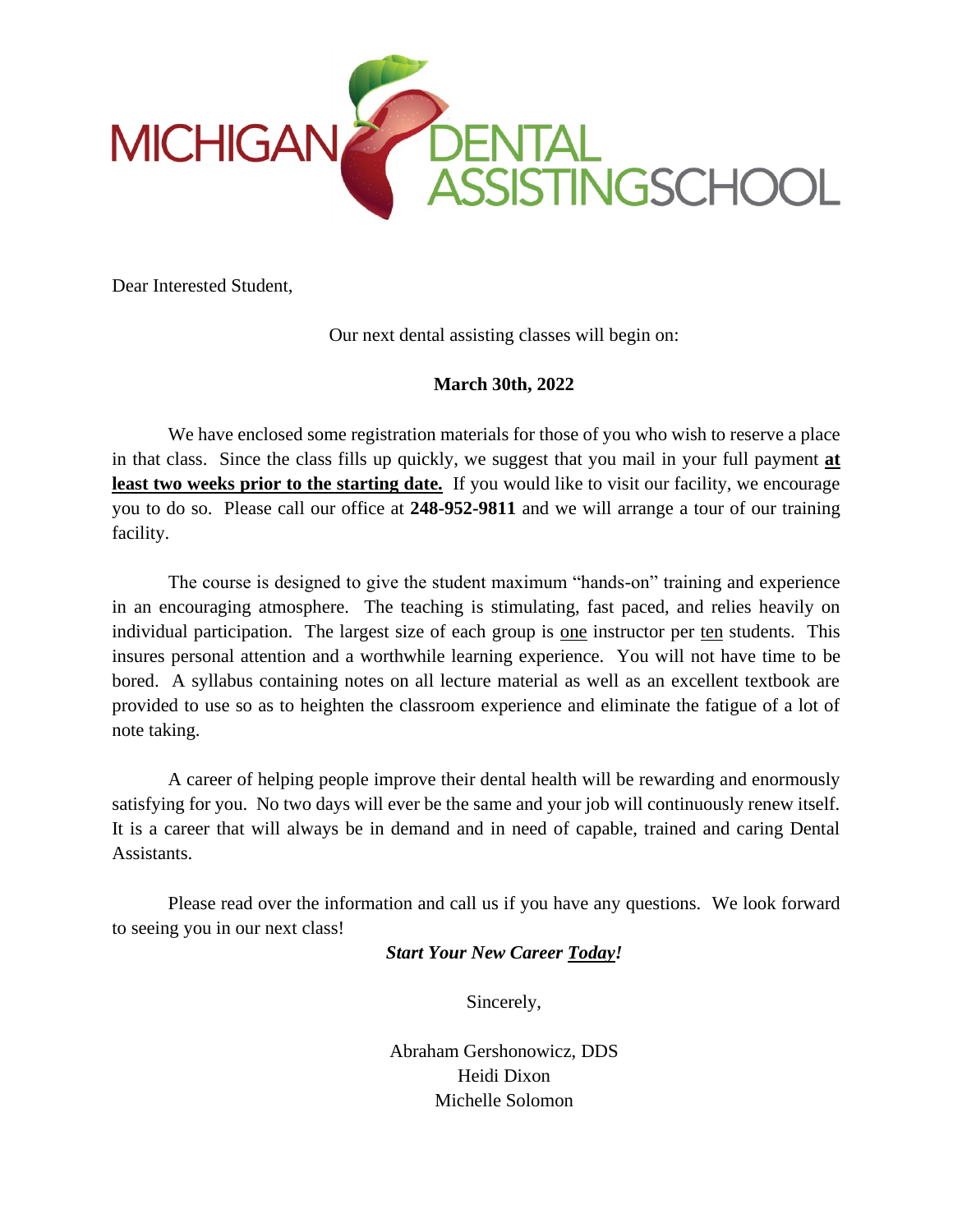

# **About Our Course:**

The job opportunities for a trained dental assistant is quite good in today's marketplace. While no one can guarantee job placement, the dental profession is currently facing a shortage of trained dental assistants. If one examines the want ads for dental assistants, the majority require experience.

Following your training in this ten-week course, you will have the confidence and skills necessary to apply for these positions. Along with your certificate and x-ray certification, you'll attain confidence in your new field.

Part of your training will involve the *Job Interview* itself, how to prepare for it, how to dress, what to say, etc. So often jobs are lost during the first five minutes of the interview. We feel it is important to train you in this area as well so that you will stand out from the rest of those competing for that position.

The starting pay scale for experienced dental assistants is considerably higher than nonexperienced and most offices will not even consider anyone with no experience. We are often asked what a graduate, from our course, expect to make in their first job. The answer depends on where the office is in the metropolitan area. Graduates of our course can expect to start well above the pay scale of those with no experience.

Another factor that is often overlooked is in the area of job satisfaction. We have heard many times over the years from our students on how much happier they are working in the dental profession as compared to their previous jobs. Are you happy in your job? If not, then *do something about it!!*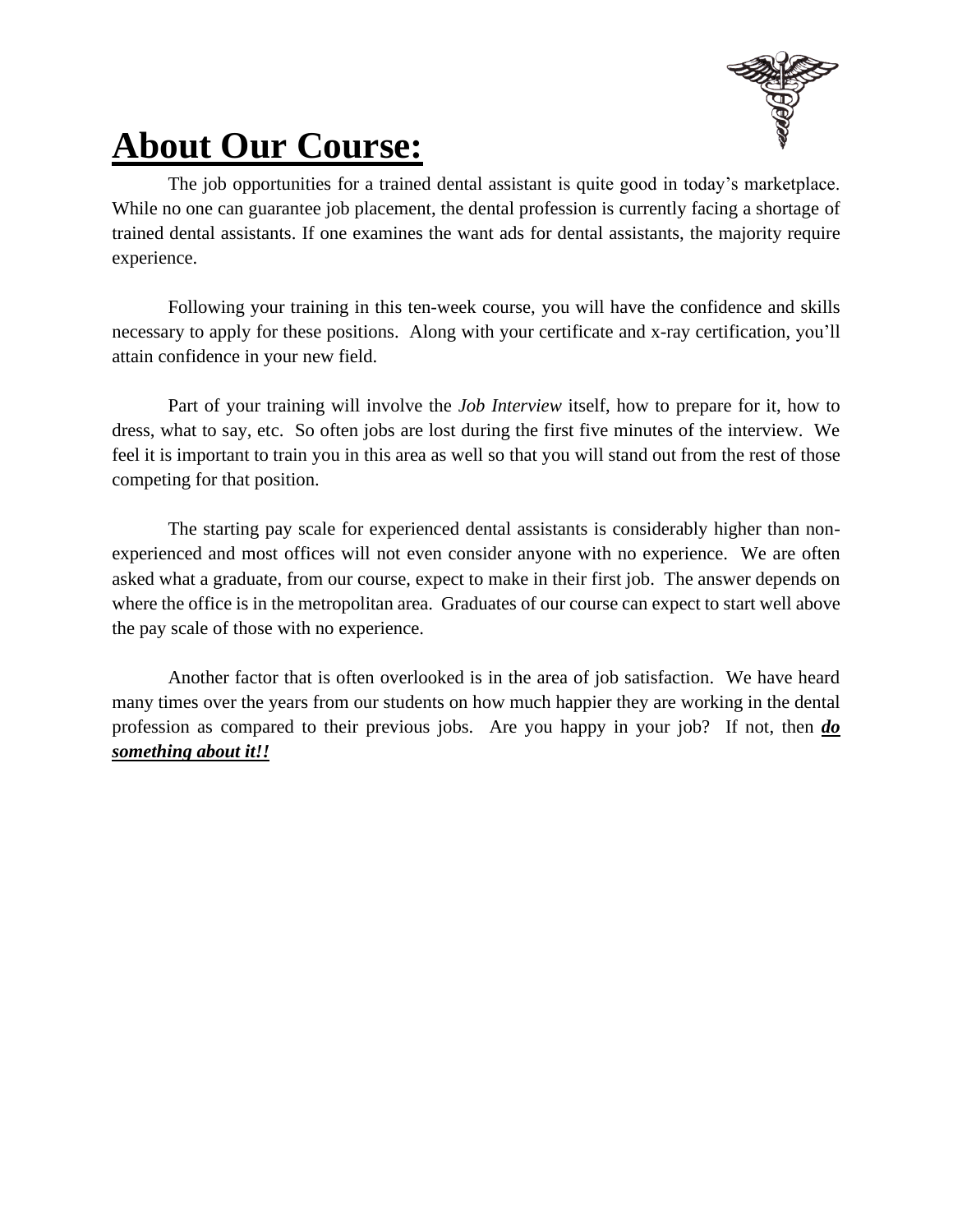## **Make a decision that will change your life!**

A certificate will be awarded at the completion of the course. And students will have the required X-ray certification necessary to work in the state of Michigan.

All supplies, materials, teaching aids, books, etc., are available for your use at no additional charge. There are no hidden costs beyond the tuition for the courses. We do offer an optional CPR certification where we bring in instructors in the last few weeks of class. This is a separate fee of \$45 to the instructors for a 2-year card. We also offer OSHA & HIPAA training for \$15. These are great additions to a resume.

The course is given four times a year: January, April, June and September. Our students who have made the effort to master the skills and studied hard to gain the knowledge have had *no* problem obtaining positions in the dental profession as chairside assistants.

Classes are held from 8am-5pm, this includes an hour lunch.

Help with funding can sometimes be obtained through Michigan Works agencies. Call the location nearest your home to see if you are a candidate.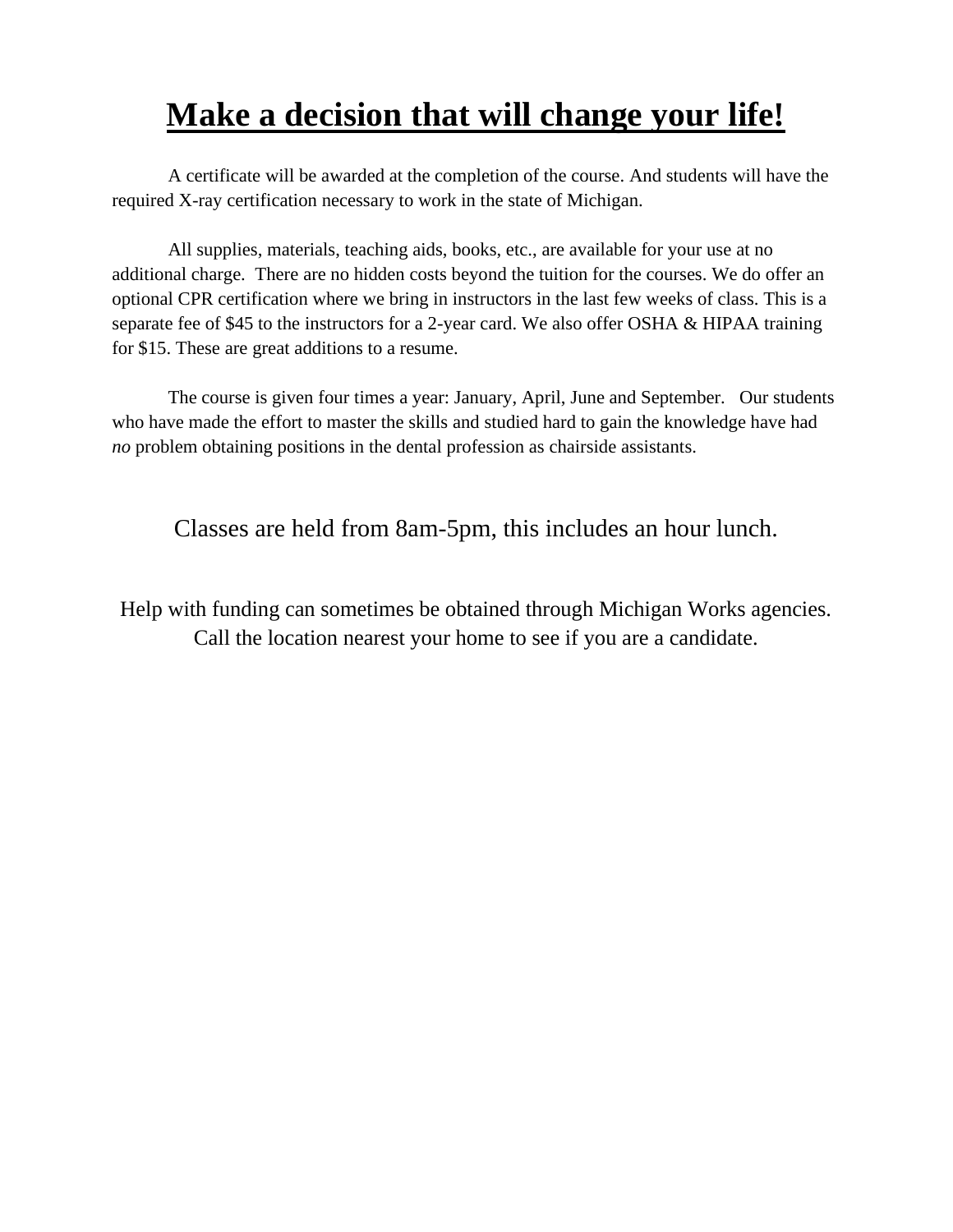## **Michigan Dental Assisting School**

#### **Mission Statement**

Our mission at the Michigan Dental Assisting School is to provide a unique educational opportunity for anyone who is interested in dental assisting as a career. MDAS has built an environment where each person is valued and respected. Our students are able to focus on gaining a stimulating education which leads to excellence and leadership.

#### **Our Purpose**

Our purpose is to prepare our students with an academic experience that will lead them to success in the field of dental assisting.

#### **About the Staff**

*Dr. Abraham Gershonowicz* received his undergraduate degree from Wayne State University and earned his dental degree from the University of Michigan Dental School and has been practicing dentistry for more than 30 years.

A real people-person, Dr. Gershonowicz enjoys working with people and is committed to his patient's comfort and satisfaction. That's because he takes the time to get to the root of each patient's concerns.

*Michelle Solomon* graduated from Eisenhower High School and did undergraduate studies at Michigan State University and Baker College. Her dental career began 24 years ago at Bright Side Dental as an assistant, where for the last 21 years she has been a manager.

Michelle is an outgoing, energetic, and hardworking mother of twin daughters. Although she is very busy with work and family, her hobbies include cooking and gardening.

*Heidi Dixon* Heidi began her career in dentistry after completing a two-year program at Sterling Heights High Career Prep Center for dental assisting and was hired in 1986. While working as a dental assistant, she began taking dental hygiene classes at Oakland Community College. During her time as an assistant, Heidi began learning all aspects of dentist office protocol. This included scheduling, accounts, reception, public relations, insurance, office managing. Ultimately, she became a COO for a large dental group.

**Class Schedule** We have kept the class sizes to a minimum so that each student will receive the personal academic experience they deserve. Studies show that smaller class sizes benefit students of all levels.

#### **Enrollment Dates**

The 10-week schedule consists of classes starting in January, April, June and September. There is open enrollment throughout the year.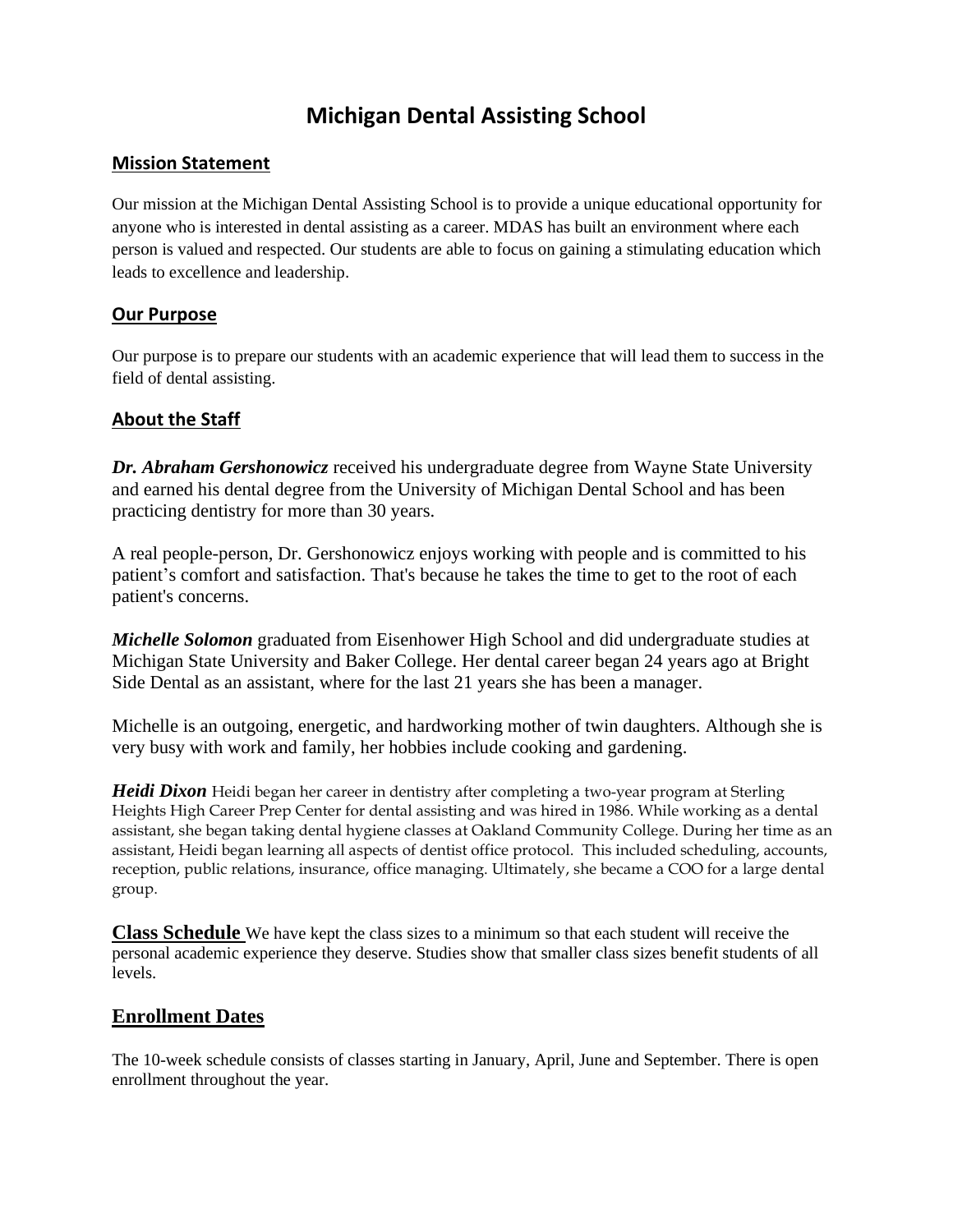#### **Grading Policy**

We follow a strict pass/fail grading policy. 80% on the class is passing. Students are evaluated weekly. If a student is having trouble in an area, **additional help is available**. If class work is not completed, the student risks failing the course.

#### **Attendance Policy**

Because of the volume of material being covered in class period, students cannot miss more than two day of class as it will result in failure of the class. Tardiness is unacceptable. Only 2 tardies will be permitted and will total one absence. If you are not present for the entire course, you will have the opportunity to make the time you have missed. If you have an approved leave of absence you will be able to repeat the course. There should be no unapproved absences and you will be dismissed or fail if you do not have approval. Failure or dismissal means that you must retake the entire course over and that full tuition is due once again.

#### **About the 10 week course**

Michigan Dental Assisting School is owned and operated by Dr.Abe Gershonowicz., Michelle Solomon & Heidi Dixon. MDAS is licensed by the state of Michigan to conduct a 10-week course on how to become a Dental Assistant.

The course will run for 10 weeks. Eight classroom hours a week are required for a total of 80 classroom hours. This will include lecture material as well as clinical "hands on" training.

#### **Preparing You for a Profession**

After completing our 10-week course, you will have learned the core skills that are a necessity for becoming a Dental Assistant. You will also be educated on the appropriate bedside manner and compassion that it takes to succeed in this profession. Dental Assisting can offer benefits beyond those that are offered in an average job. Some include, higher wages, paid vacations, paid holiday's, free dental care, profit sharing, paid sick days, and promotion opportunities.

#### **Job Interviewing Skills**

Our staff members are trained to interview potential Dental Assistants so, who better to learn from? We will teach you exactly what dentists are looking for as well as provide feedback from mock interviews and specific interview training. These skills can provide you with the opportunity to stand out in a crowd when interviewing.

#### **MDA X-Ray Curriculum**

At the Michigan Dental Assisting School, you will be taught the Michigan Dental Association's (MDA) curriculum in order to pass the MDA's state dental x-ray certification exam. If you pass the exam, you will be legally certified to operate x-ray equipment in the state of Michigan.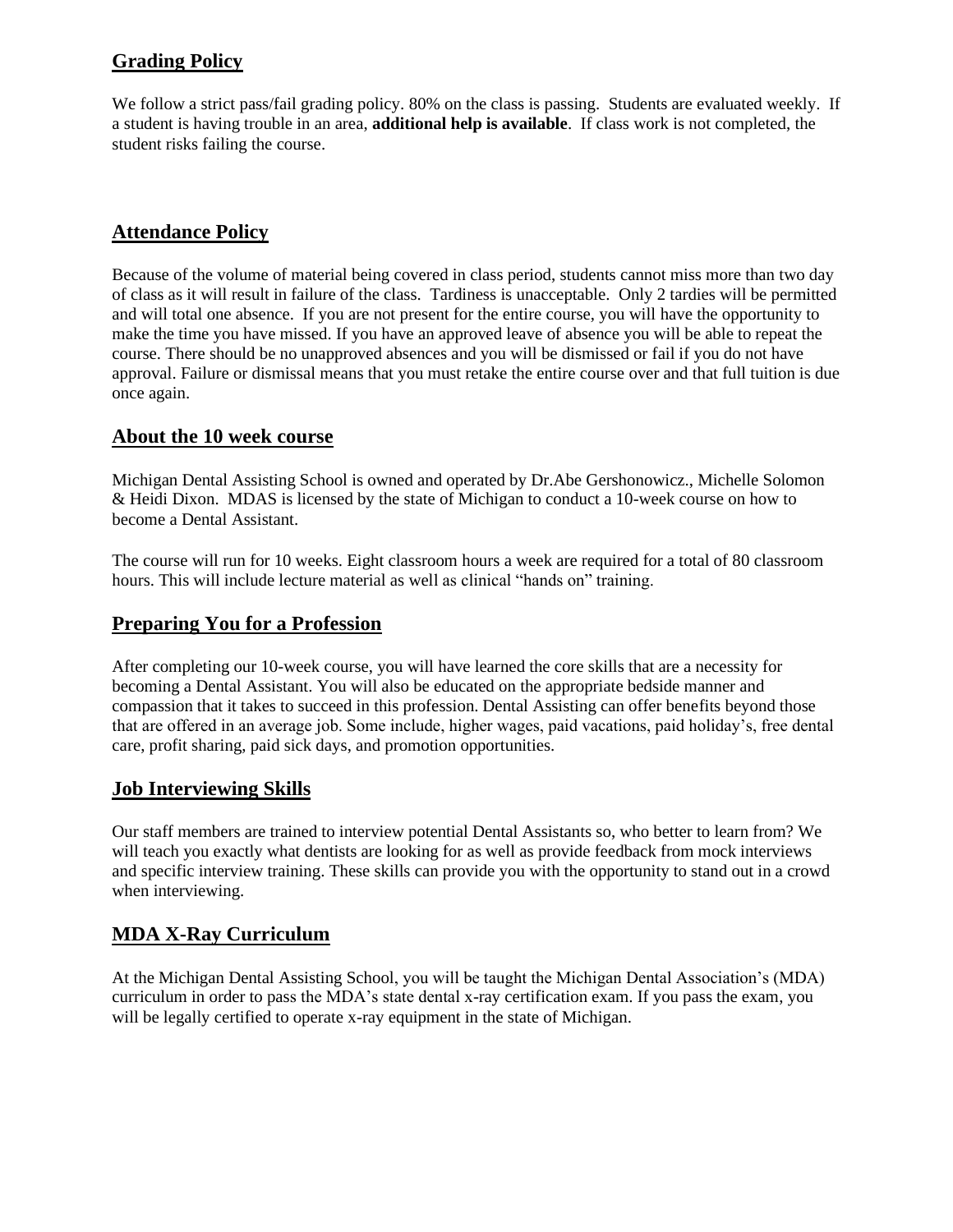#### **Job Placement Assistance**

Although we do not promise job placement, we provide our students with the knowledge of any opportunities that we are privy to which we sometimes receive before they are listed. Students are responsible for their own job searches.

#### **Certificate of Completion**

Students must successfully complete our 10-week course, 30 hours of practical training (student to student), complete a mid-term, final exam, and x-ray exam. In recognition, students will receive a Michigan Dental Assisting School certificate.

#### **Letter of Recommendation**

Once a student has fulfilled all of the requirements set by the Michigan Dental Assisting School, students are able to request a letter of recommendation. This letter will provide information to potential employers about the student course outline as well as a positive note about their personal performance throughout the course. We do retain the right to refuse any request for a letter of recommendation.

#### **Course Topics**

All of the subjects will be covered by classroom instruction, video, hands on experience, or all of these combined. Classes will run for an 8-hour period with a lunch break. All educational tools such as textbooks, visual aids, etc., will be provided by the Michigan Dental Assisting School at no addition charge. Additional time for preparation at home will be required.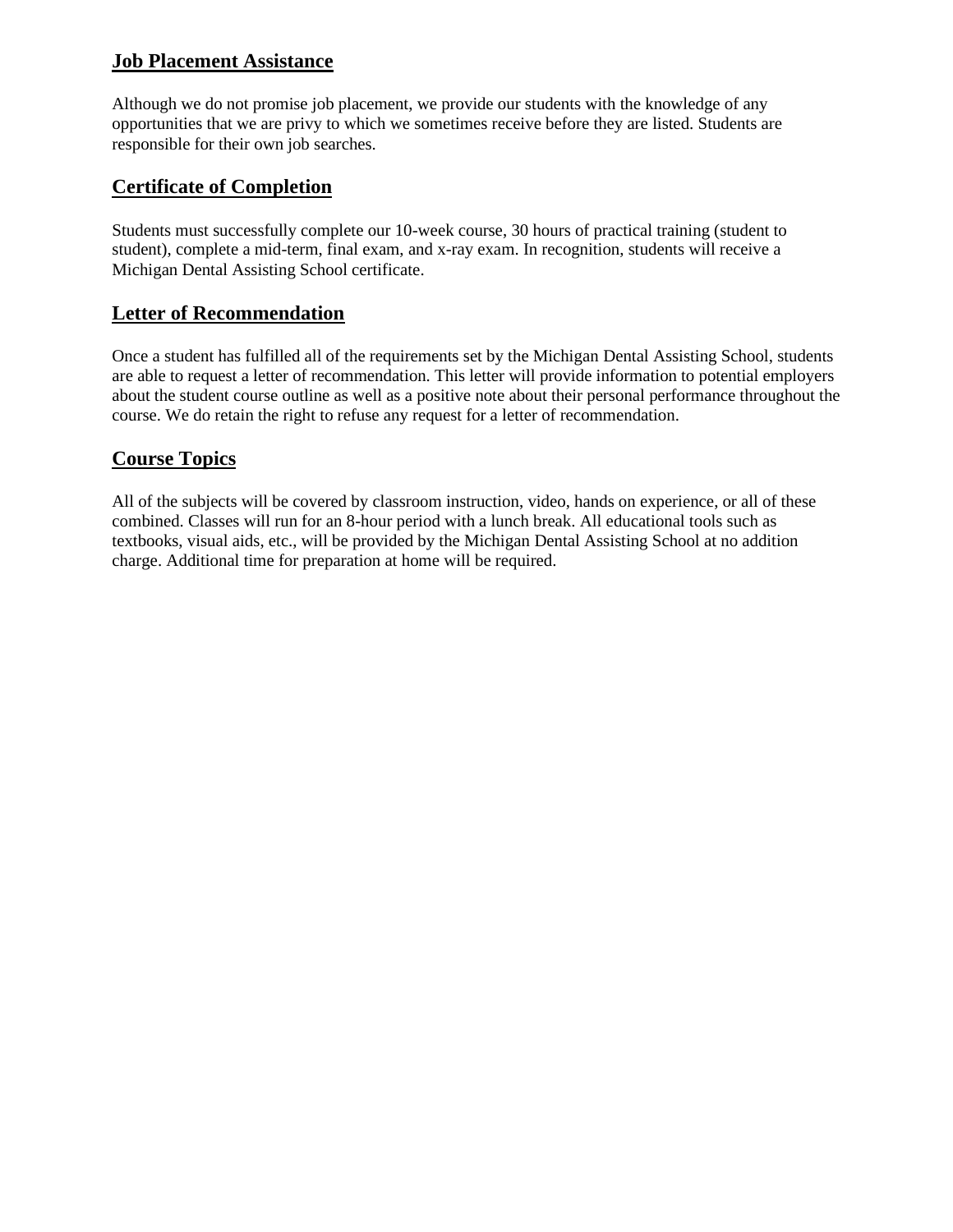Below is a SAMPLE course schedule. The precise dates and times and order of instruction may vary according to the particular needs of the student with which you enroll and is provided only as a sample for you to understand the progression of your education.

# Michigan Dental Assisting School

#### **32905 W 12 Mile Rd 240A Farmington Hills MI 48334**

#### **Course Schedule**

#### **Winter, Spring, Summer, Fall**

#### **Students need an 80% or higher to pass the course**

| Day 1  | General introduction to terminology and equipment.                                  |
|--------|-------------------------------------------------------------------------------------|
| Day 2  | Radiology theory and practice of intraoral & extraoral x-ray                        |
|        | techniques, x-ray safety and darkroom procedures.                                   |
| Day 3  | Amalgam & composite mixing and curing, cements and liners, Alginate impressions and |
|        | model pouring.                                                                      |
| Day 4  | Four-handed dentistry, aspiration, instruments transfer, isolation                  |
|        | (dry field), local anesthesia, patient positioning, and handpiece                   |
|        | Maintenance methods.                                                                |
| Day 5  | Endodontic & orthodontic instruments, materials and procedures,                     |
|        | Job interview techniques.                                                           |
|        |                                                                                     |
| Day 6  | <b>MID-TERM EXAM, Oral surgery &amp; periodontal instruments and</b>                |
|        | Materials, alginate impressions                                                     |
| Day 7  | Amalgam & Composite materials and instrumentation,                                  |
|        | Sterilization methods.                                                              |
| Day 8  | Office Management, front desk operation, appointments, billing                      |
|        | And insurance OSHA regulations as it applies to dental assisting.                   |
| Day 9  | Crown & bridge instruments and materials, making temporary                          |
|        | Restorations, and wax bites.                                                        |
| Day 10 | FINAL EXAM AND PRACTICAL EXAM, Pedodontics,                                         |
|        | And course review, final written exam and practical clinical exam,                  |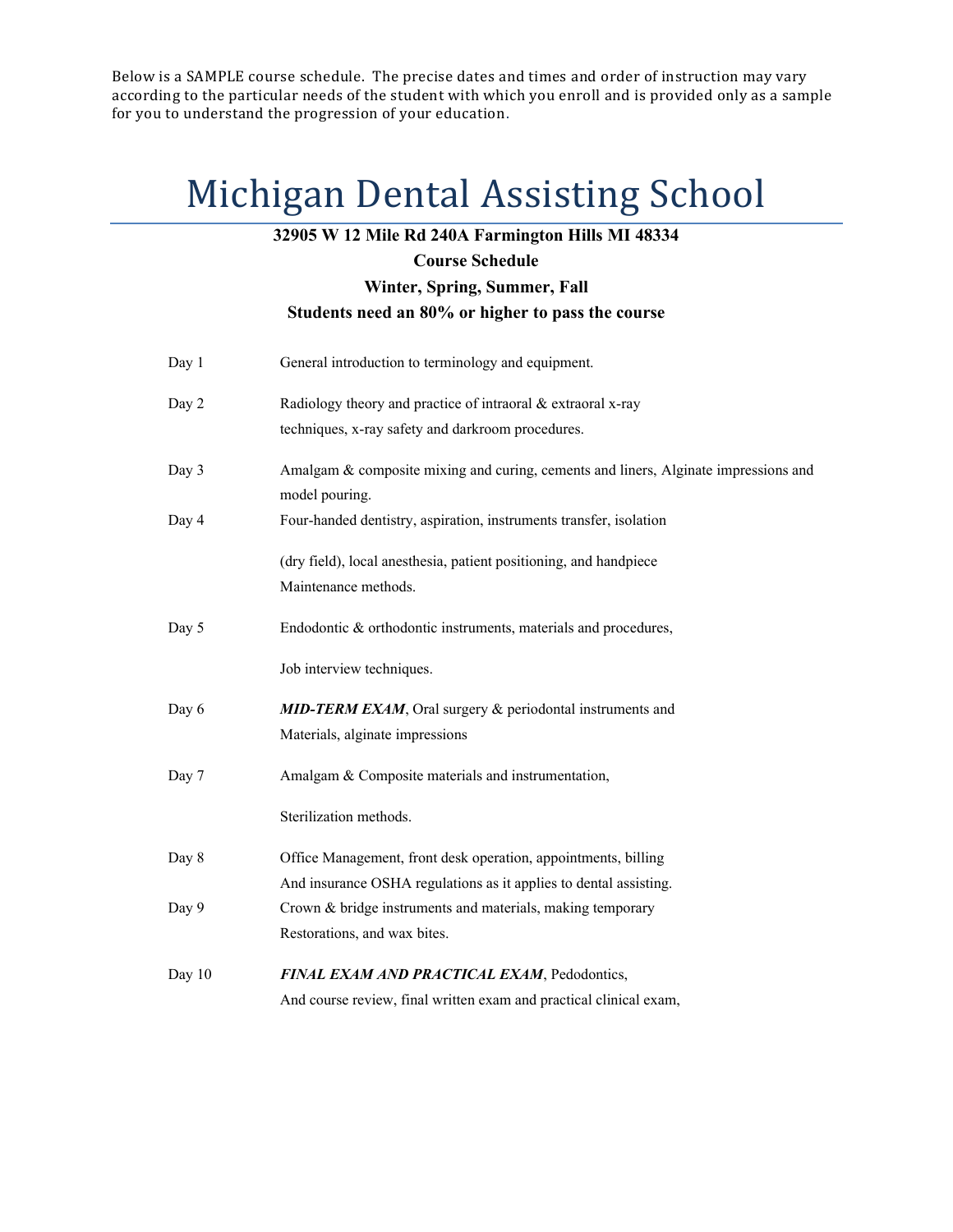#### **Michigan Dental Assisting School**

#### **Contact Us: Michelle Solomon (MDAS Office) (248) 952-9811 [michdaschool@gmail.com](mailto:michdaschool@gmail.com) or hdixon.michdaschool@gmail.com**

**Student Enrollment Application** 

| <b>PERSONAL:</b>                               |      |                                                                                                                |     |  |  |
|------------------------------------------------|------|----------------------------------------------------------------------------------------------------------------|-----|--|--|
|                                                |      | Email 2008 2010 11:00:00 10:00:00 10:00:00 10:00:00 10:00:00 10:00:00 10:00:00 10:00:00 10:00:00 10:00:00 10:0 |     |  |  |
|                                                |      |                                                                                                                |     |  |  |
| <b>Street</b>                                  | City | State                                                                                                          | Zip |  |  |
| <b>Phone Number</b>                            |      | <b>Social Security Number</b>                                                                                  |     |  |  |
| Date of Birth                                  |      | <b>Current Occupation</b>                                                                                      |     |  |  |
| <b>EDUCATION:</b> Name/Location Diploma/Degree |      |                                                                                                                |     |  |  |
|                                                |      |                                                                                                                |     |  |  |
|                                                |      |                                                                                                                |     |  |  |
|                                                |      |                                                                                                                |     |  |  |
|                                                |      |                                                                                                                |     |  |  |

The course will run ten (10) consecutive weeks, eight classroom hours per week, including practical, for a total of eighty (80) classroom hours of instruction. You will also be required to complete a shadow experience of 10 hours. Totaling 90 hours.

**Please Mail to the Administration Office at:**

**Michigan Dental Assisting School Admissions 32905 W 12 Mile Rd Suite 240A Farmington Hills, MI 48334**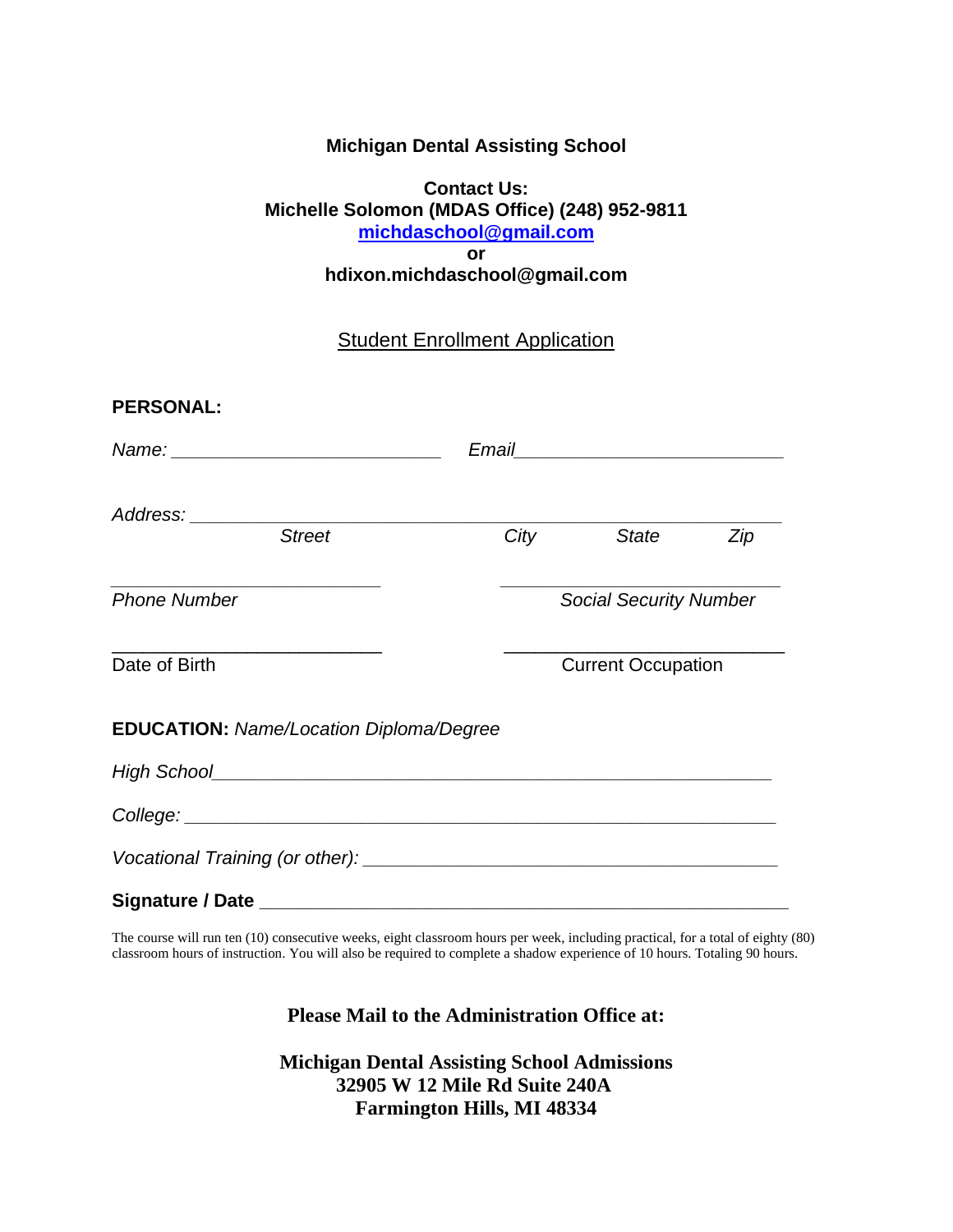**Student Complaint Policy:** Any student has the right to file a complaint with the State of Michigan "Department of Licensing & Regulatory affairs" for any violation they feel that "Michigan Dental Assisting School" has violated the proprietary law or rules. Their website address is [www.michiganps.net](http://www.michiganps.net/)

The Michigan Department of Licensing and Regulatory Affairs' Board of Dentistry is responsible for the licensing of individuals who want to practice dentistry, dental hygiene and advanced levels of dental assisting. Students attending a course in dental assisting that is offered by a licensed proprietary school that is not accredited by the American Dental Association are not eligible for licensure by the State of Michigan.

Michigan Dental Assisting School is classified as a licensed proprietary school and is not accredited by the American Dental Association's Commission on Dental Accreditation. Graduates of this program are not eligible for licensure as a Registered Dental Assistant in Michigan.

#### **Refund policy**

The State of Michigan refund policy per the Michigan laws, Rules and Regulations Governing Proprietary Schools, Act 148 of 130 (a) Refund Policy: "All tuition and fees paid by the applicant shall be refunded if the applicant is rejected by the school before enrollment. Half of tuition and fees paid by the applicant shall be refunded if requested within three business days after signing a contract with the school. A retained refund fee of \$25.00 is applied if the student cancels the course after the 3 business days of signing the contract. All refunds shall be returned within 30 days. No refund will be given after the expiration of the three business days once the start of the program.

#### **Michigan Department of Community Health**

The Michigan Department of Community Health, Bureau of Health Professions and the Board of Dentistry, are responsible for the licensing of individuals who want to practice dentistry, dental hygiene and advanced levels of dental assisting. Students attending a course in dental assisting that is offered by a licensed proprietary school that is not accredited by the American Dental Association are not eligible for licensure by the State of Michigan. Michigan Dental Assisting School is classified as a licensed proprietary school and is not accredited by the American Dental Association's Commission on Dental Accreditation. Graduates of this program are not eligible for licensure as a Registered Dental Assistant in Michigan.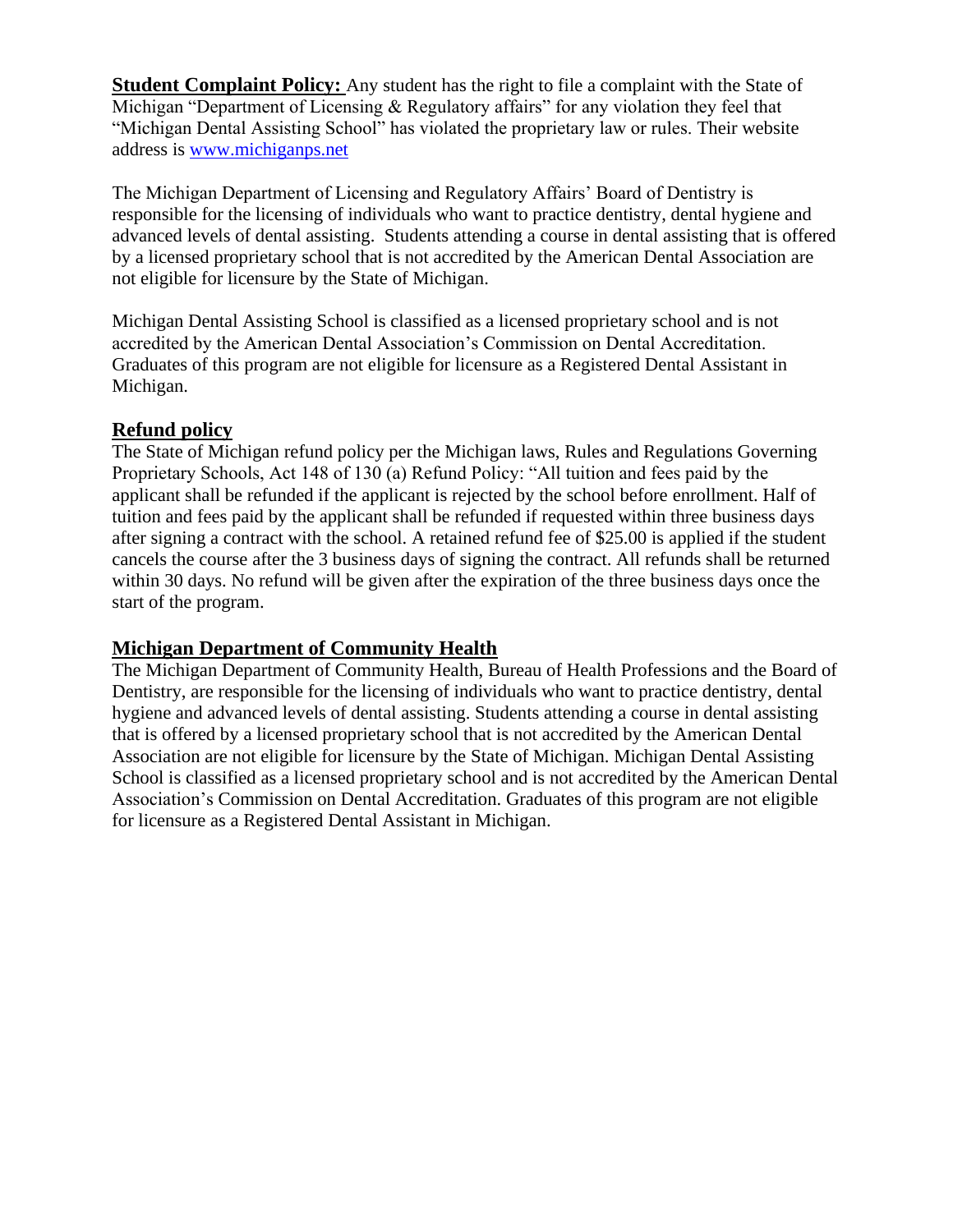#### Tuition and Financial Arrangements

The tuition for the DENTAL ASSISTING course of study offered by MDAS is:

### **\$3699.00**

The above will run ten (10) consecutive weeks, eight classroom hours per week for a total of eighty (80) classroom hours of instruction. This will include lecture material as well as clinical "hands on" training.

The tuition fee includes all of the following:

- Use of Textbook: *Modern Dental Assisting*, Debbie S. Robinson, Doni L. Bird 12th edition
- Course syllabus containing all lecture notes to minimize note taking and maximize the learning experience.
- All training and visual aids, materials and dental supplies used in the clinical training.
- Use of all equipment and instrumentation during the course of study.
- Job referral and placement assistance.
- X-ray certification by MDA Radiography Training Program. (if you pass state exam)
- Letter of recommendation (if requested and approved)
- Michigan Dental Assisting School Certificate- (If you pass the course exam)

The tuition of \$3699.00 is to be paid in full by the first day of class.

Please fill out the application and send in with your payment. Thank You!

## Apply for Financing

- 1. Go to [www.bbcu.org](http://www.bbcu.org/)
- 2. Click on AUTO LOAN
- 3. Click on ONLINE APPLICATION
- 4. Select 'Signature Loan' from drop down menu & select Continue for non-members.
- 5. Enter loan amount and in the box for notes or messages, write "Dental Loan"
- 6. Fill out the rest of the form and submit.
- 7. If approved, in order to close the loan, you'll have to visit the Birmingham Bloomfield Credit Union. You will need to bring \$5.00 and 2 forms of ID to open a Savings Account.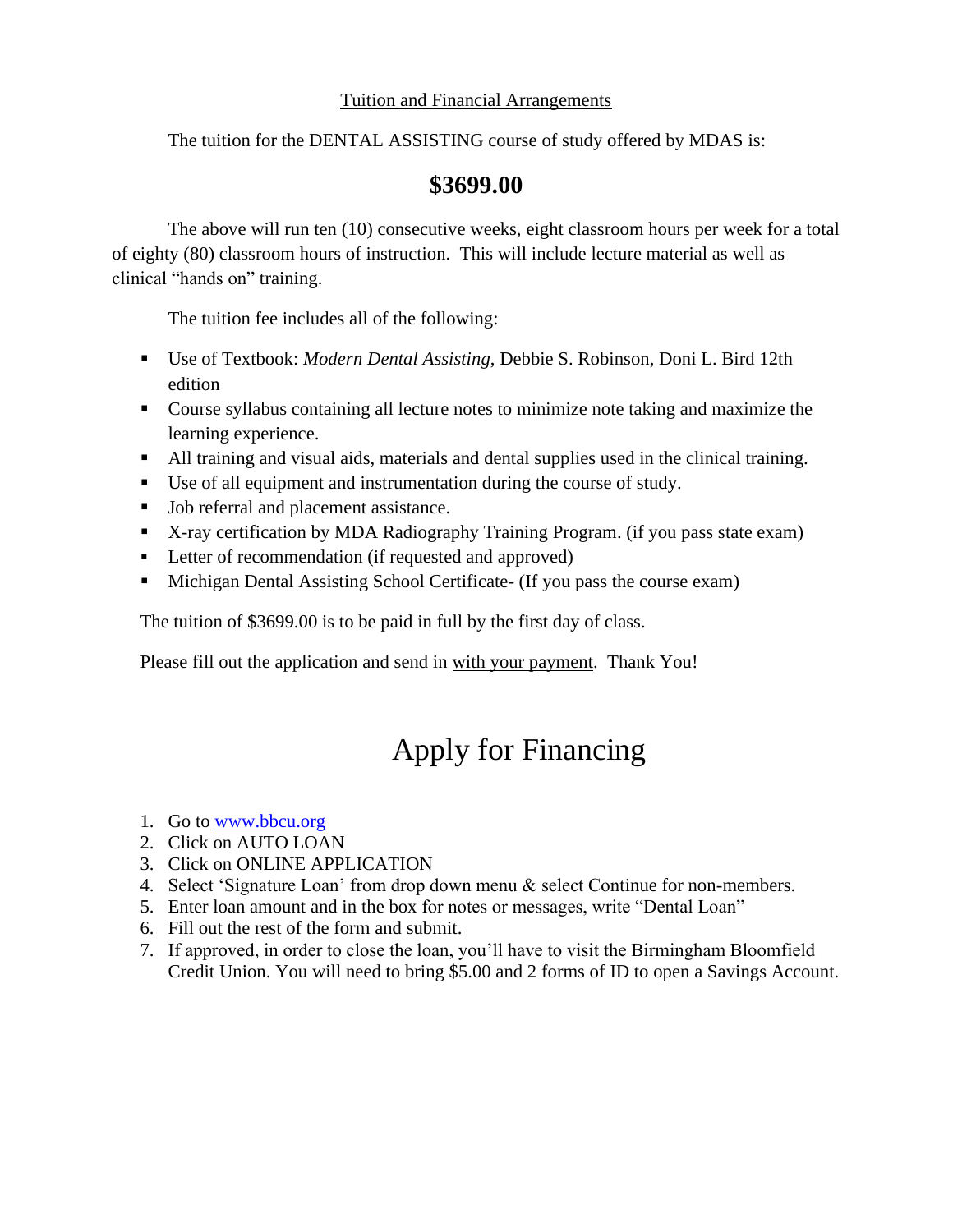## **Michigan Dental Assisting School**

#### **The tuition for MDAS dental assisting program is \$3699 and includes all of the following:**

- All training and visual aids, materials and dental supplies used throughout the course.
- Use of all dental equipment and instrumentation with actual "hands-on" training during the course of study.
- Training in ALL aspects of General Dental assisting, including dental specialties.
- All training is done by dental professionals.

#### **Student Responsibilities include:**

- Students are required to bring their own paper, pencils and purchase one pair of scrubs to be worn to every class.
- Students are required to attend all 10 weeks of class, totaling 80 classroom/hands-on hours.
- Students must pass all exams and in-class requirements with 80% or higher grade to receive their certificate of completion.

#### **Tuition for MDAS may be paid using one of the following 3 payment options:**

- \$3699 paid in full by cash, check or major credit card.
- Student loan through accepted credit union.  $(6.9\% = 100.00$  per month for 36 months)
- \$1700 down prior to the first week of class and \$240.00 a week. Paid autodraft prior to class start, for 9 weeks.(total \$3860) Week 1-9 for payments.

#### **Refund and Cancellation Policies**

- A full refund will be made if cancellation is made before the start of class.
- Partial refund until 3 days after class starts. Tuition paid minus \$450 plus any finance fees paid or workbooks used.
- After 3 days from start of course no refund.

#### **Mark the box next to one of the following payment options:**

- **□** \$3699 payment in full with cash, check or major credit card. (\$500 will secure your spot in the next class)
- □ Student loan through accepted credit union
- $\Box$  \$1700 down due 2-weeks prior to the first week of class and \$240.00 per week for 9 weeks, totaling \$3860**\*\*** Payments made week 1-9

#### **\*Weekly payments may be made with credit or debit cards only. Personal checks are not accepted. (Credit cards subject to a 4% processing fee from the electronic payment co.)**

**\*\*** Students who wish to pay with one of the MDAS payment plans must sign an auto draft form. If an autopay fails to process student will not be allowed to continue the course for that week/ or whole program. A student who does not rectify his/her payment forfeits all deposit and tuition money previously paid to MDAS.

**\_\_\_\_\_\_\_\_\_\_\_\_\_\_\_\_\_\_\_\_\_\_\_\_\_\_\_\_\_\_\_\_\_\_\_\_\_\_\_\_ \_\_\_\_\_\_\_\_\_\_\_\_\_\_\_\_\_\_\_\_\_\_\_\_\_\_\_\_\_\_\_\_\_\_\_\_\_\_\_\_\_\_\_\_\_\_** 

#### **I have chosen one of the payment options above and have read and understood all regulations and restrictions associated with my payment option.**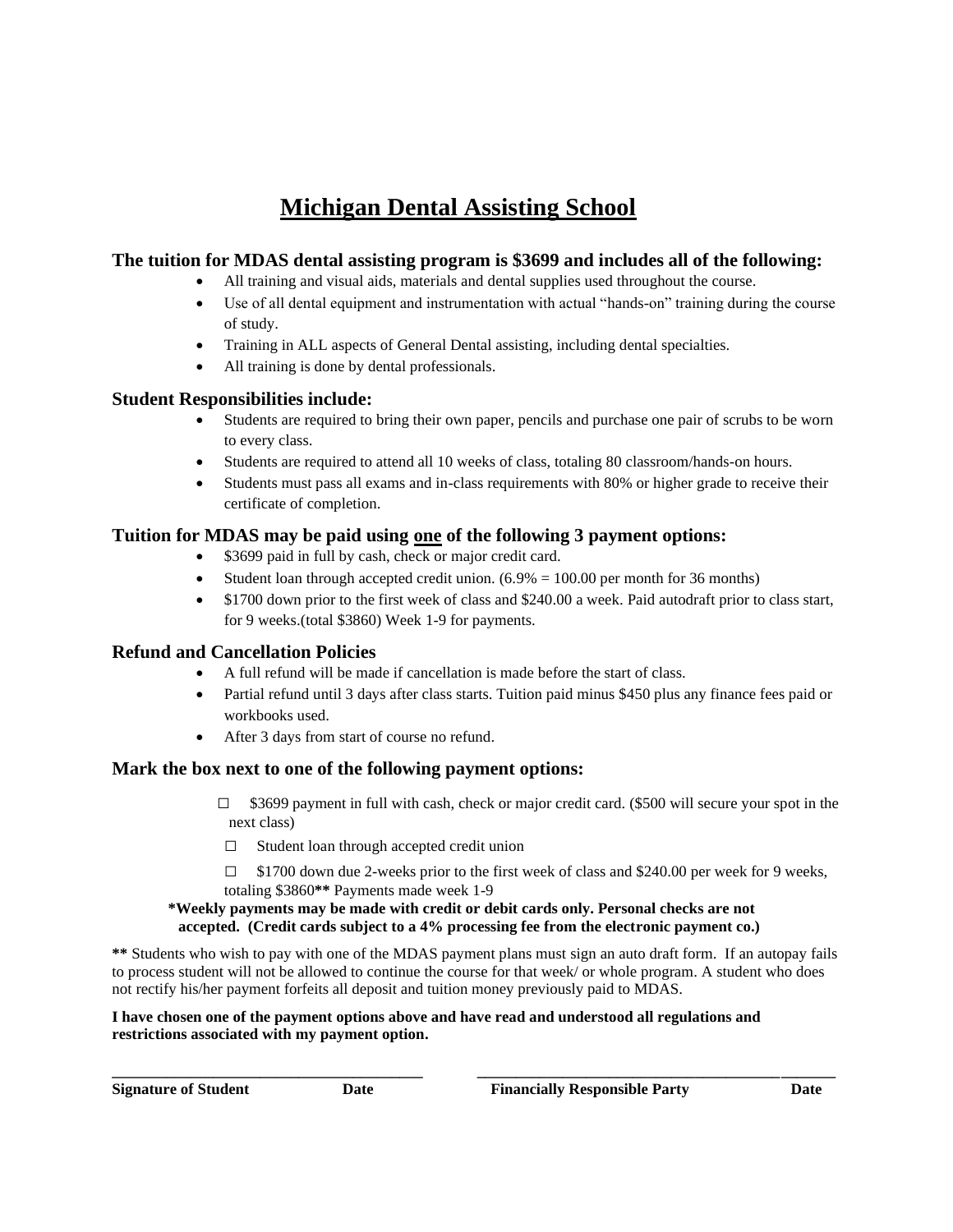

|               | <b>2022 Course Schedule</b>                                                               |
|---------------|-------------------------------------------------------------------------------------------|
| Winter        | <b>Wednesdays January 12th</b><br><b>Thursdays January 13th</b><br>Saturdays January 15th |
| <b>Spring</b> | <b>Wednesdays March 30th</b><br><b>Thursdays March 31st</b><br><b>Saturdays April 2nd</b> |
| Summer        | <b>Tuesday June 22nd</b><br><b>Wednesdays June 23rd</b><br><b>Thursdays June 24th</b>     |
| Fall          | <b>Wednesdays Sept 14th</b><br><b>Thursdays Sept 15th</b><br><b>Saturdays Sept 17th</b>   |